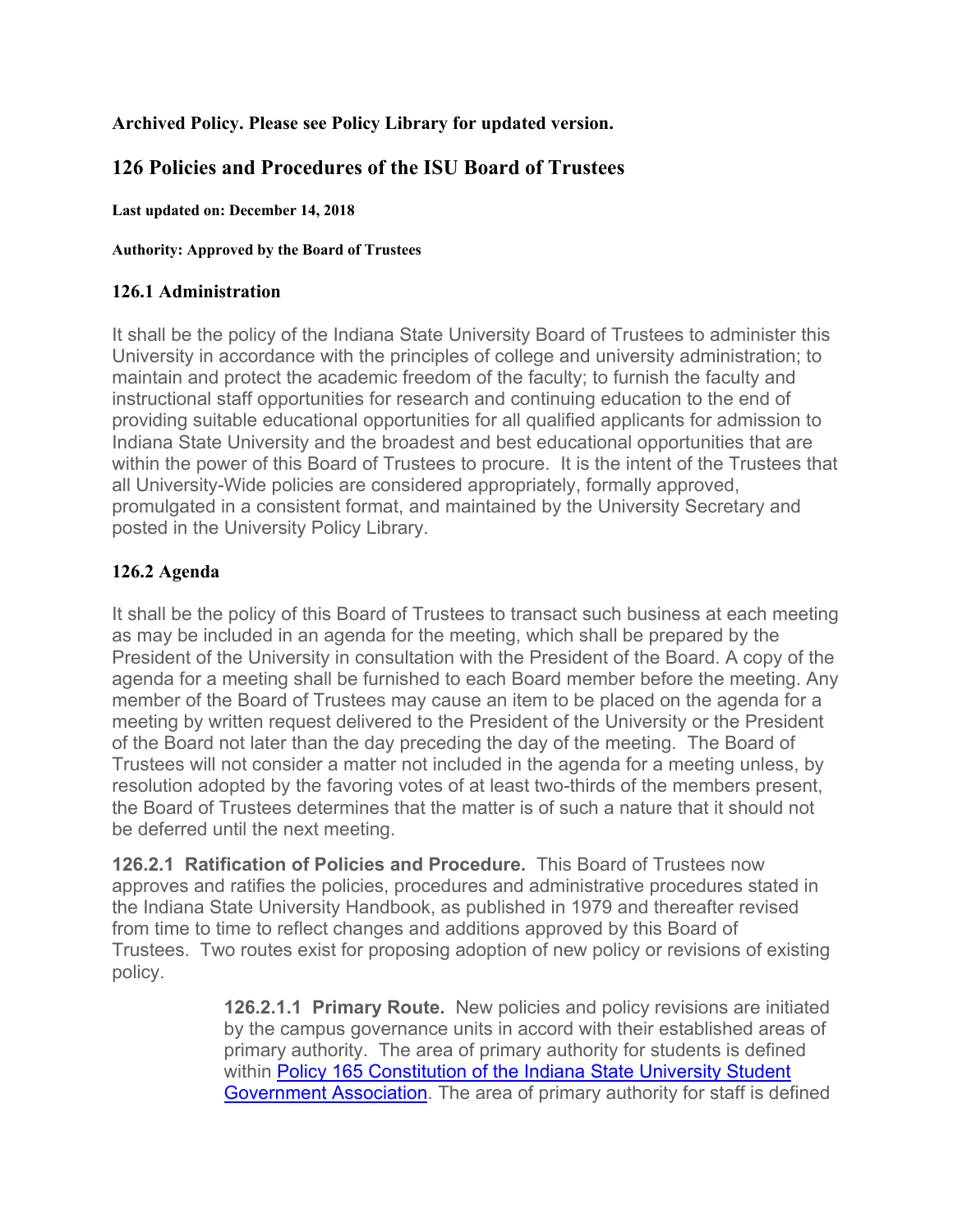within Policy 155 Indiana State University Staff Council Bylaws. Faculty Primary authority is defined in Policy 145 Constitution of the Faculty of Indiana State University, Section 2.2.

**126.2.1.2 Secondary Route.** The Board of Trustees, the University President, or the chairs of University Governance Units may initiate a request for a revision of a policy or development of new policy outside its domain or primary authority. These requests must include the appropriate rationale for the change.

**126.2.2 Board Consideration.** All items for consideration by the Board of Trustees must be submitted to the Secretary of the University at least (8) business days in advance of a Board meeting.

**126.2.3 Consideration of Primary Authority Items.** The Board will determine whether to adopt the proposed policy/policy revision or to seek comment from the campus prior to taking final action. If the Board seeks comments, the campus community will be informed by the University Secretary and a minimum period of 60 days shall be set aside to receive comment. The Board will then take final action after appropriate consideration.

**126.2.4 Consideration of Secondary Authority Items.** The Board will determine whether to accept the proposed policy or request for policy revisions/development. If accepted, the proposal shall be forwarded to the appropriate campus governance unit for review and response.

**126.2.4.1 Period of Response.** The Board of Trustees shall determine the appropriate response period for units to consider the proposal. The normal period of consideration shall be 60-90 days for university-wide policies, 120-180 days for academic policies, and a maximum of one calendar year for items related to constitutions. An interim report of the progress of the campus unit in consideration of the proposal may be required. If the Board determines that the progress is insufficient, it may move directly to action as defined in Section 126.4.2.

**126.2.4.2 Conclusion of Response.** At the conclusion of the response period, a report shall be presented to the Board. At that time, the Board may elect:

- a. To seek additional information and extend the response period,
- b. Consider the item as defined in Section 126.2.3,

 c. To request additional information or modification of the proposal, or

d. Initiate other action including initiating them directly.

### **126.3 President**

It will be the policy of this Board of Trustees to work through the Office of the President of the University as the chief administrative officer of the University and the President of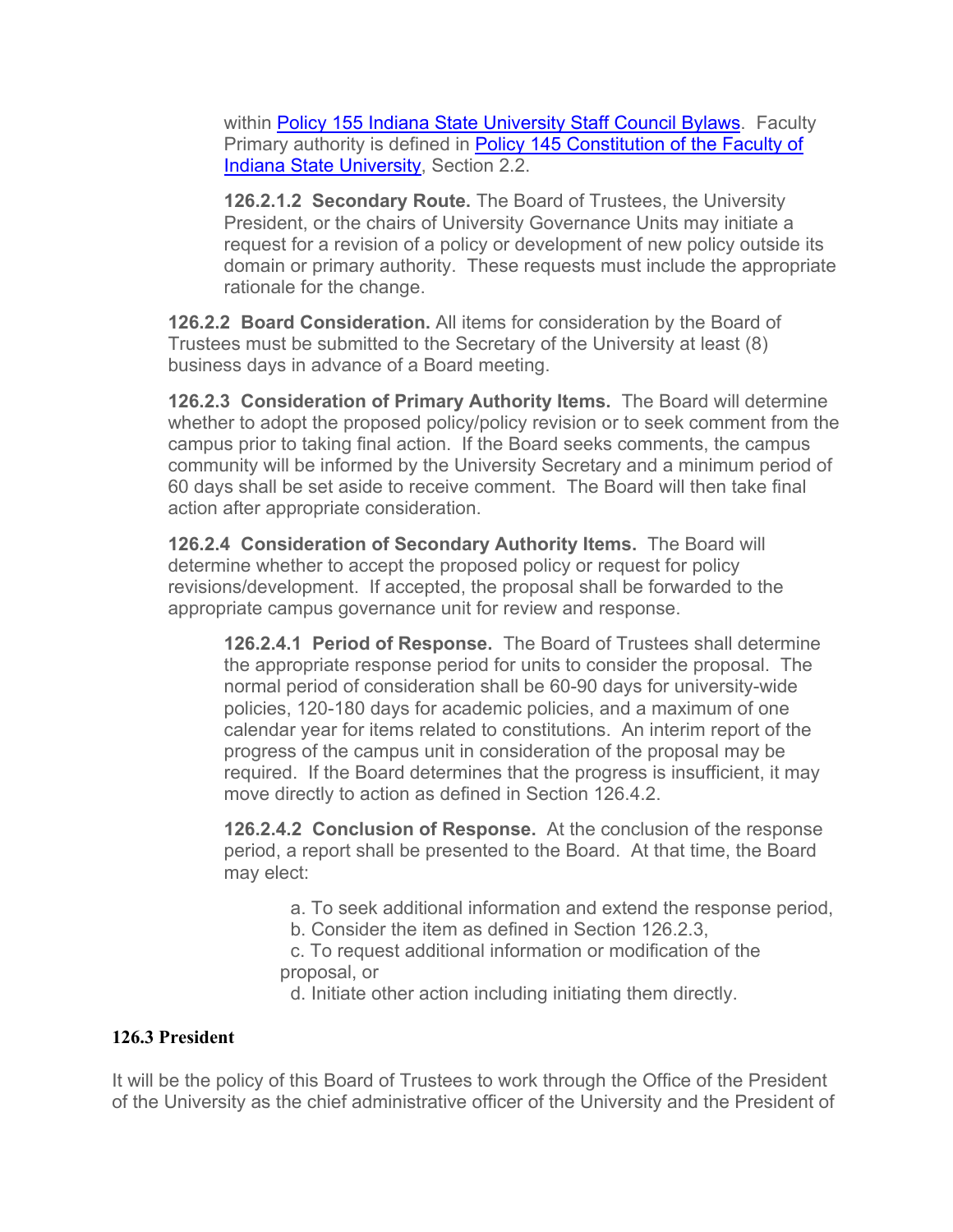the University will administer the University in accordance with these policies and shall be responsible for the execution of all policies of this Board of Trustees and the administration of the University. The President of the University shall be the Board's chief administrative agent on the University campus and may make such administrative arrangements as cannot well await the action of the Board of Trustees, subject to the approval of the Board of Trustees at its next regular meeting.

### **126.4 Faculty and Administrative Organizations**

It shall be the policy of this Board of Trustees to recognize and work with the faculty and administrative organizations now in existence and operating on the campus of Indiana State University and further to consult with and counsel with through the regular academic and administrative channels on matters concerning the faculty, the University Faculty Senate and the various standing committees of the faculty organization, namely: the Administrative Affairs Committee, the Curriculum and Academic Affairs Committee, the Faculty Economic Benefits Committee, the Graduate Council, the University Faculty Affairs Committee, the University Research Committee, the Student Affairs Committee, and the Faculty Dismissal Hearing Committee. The proposal and recommendations of the University Faculty Senate and the standing committees which require Board of Trustees approval shall be transmitted to the Board of Trustees by the President of the University with recommendations for appropriate action.

### **126.5 Student Government Organization**

It will be the policy of the Indiana State University Board of Trustees to recognize the student government organization now existing on the campus of this University and to encourage advice and consultation from the students to the Board of Trustees through the regular governing agency, Student Government Association.

### **126.6 Tenure and Employment**

The policy of the Board of Trustees in regard to tenure and employment shall be as follows:

**126.6.1 Policies Now in Existence.** The Board of Trustees shall and does recognize all rules, regulations and policies of the University now in existence covering the tenure, employment and salary provisions of the administrative and instructional staffs and does hereby ratify the same as previously published by the University in the *Indiana State University Handbook*, as amended, and in the successor *University Policy Library*.

**126.6.2 Support Staff Personnel.** The employment of support staff personnel that may be necessary for the operation of the University shall be made by the President of the University upon the recommendation of the chief administrative officers responsible for the respective administrative divisions and the chairpersons of academic departments subject to the approval of the Board of Trustees.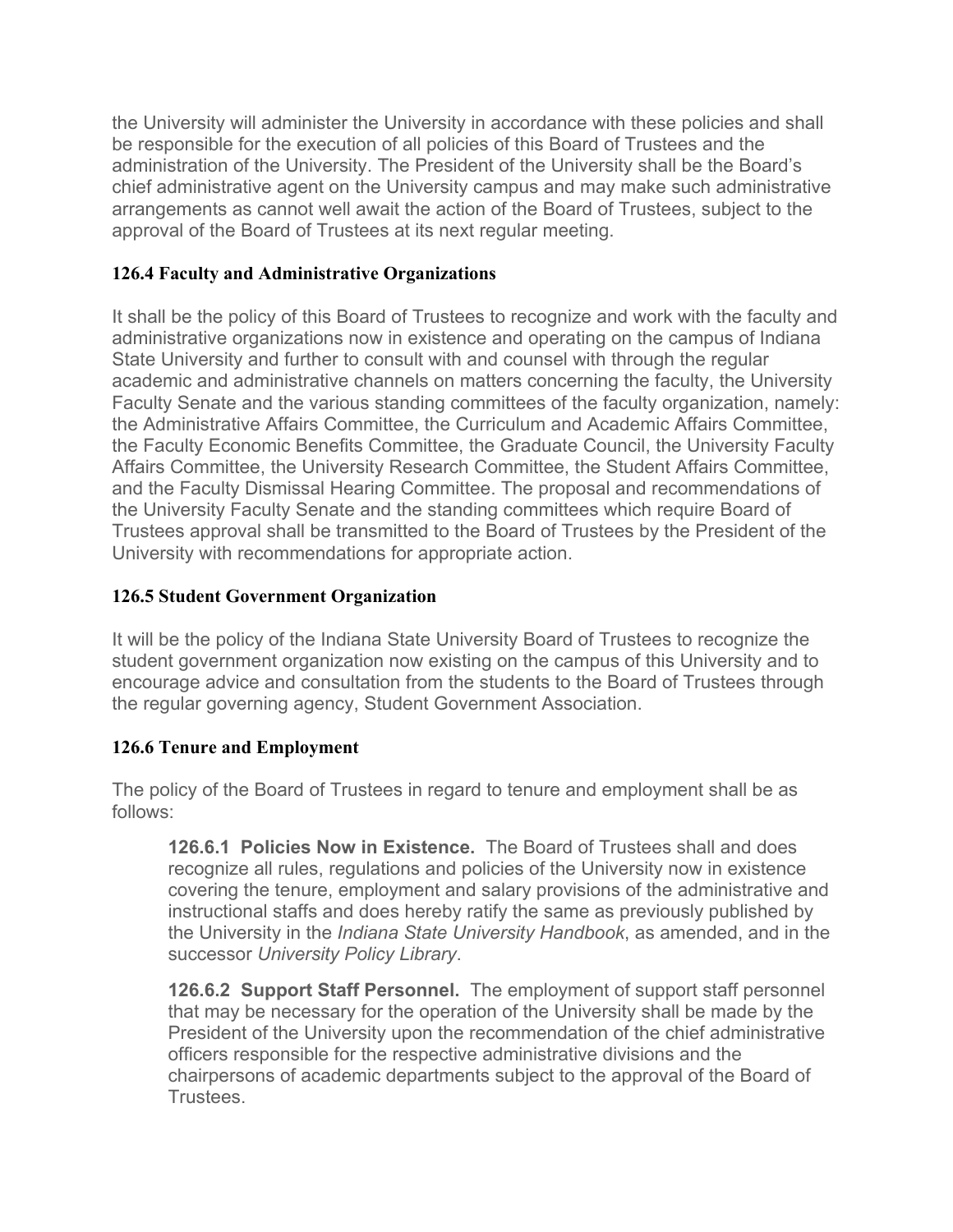**126.6.3 Faculty Appointments.** Appointments to the Indiana State University faculty of the rank of professor or below have been delegated to the President of the University (see Policy 130 Delegation and Authority of the President and Presidential Succession).

**126.6.4 Academic Administrative Appointments.** Appointments to academic administrative positions, including department chairpersons, heads of instructional service divisions and deans, has been delegated to the President of the University (See Policy 130 Delegation and Authority of the President and Presidential Succession) and the Provost and Vice President for Academic Affairs after consultation with the department faculty, the department chairpersons and deans directly involved in or affected by the appointment in question and, in the case of a general administrative officer, the University Faculty Senate.

**126.6.5 Non-Academic Administrative Appointments.** Appointments to nonacademic administrative positions has been delegated to the President of the University (See Policy 130 Delegation and Authority of the President and Presidential Succession), on recommendation of the chief administrative officer of the administrative division in which the appointment is to be made.

**126.6.6 Academic Tenure, Academic Freedom and Promotion.** The policies on academic tenure, academic freedom and promotion now adopted by the University Faculty Senate and administration are hereby ratified and approved by this Board of Trustees and shall continue in operation, subject to amendment and change, at the discretion of the Board of Trustees.

# **126.7 Business Affairs**

It shall be the policy of this Board of Trustees to conduct all of the fiscal business and business management of the Board of Trustees in accordance with the best business management possible and through the Office of the President of the University in accordance with the rules and regulations of the State Board of Accounts and the State Tax Board.

**126.7.1 Change of Administration, Expansion, or Change of University Program.** On any matters involving a change of administration, expansion or change of the present University program, change of facilities or re-organization of the existing program of the University, it shall be the policy of this Board of Trustees to institute no change in either the physical or instructional program of this University except on the advice of the President of the University and then after consultation with the administrative and faculty committee organizations affected thereby.

### **126.8 Public Statements**

It will be the policy of this Board of Trustees and the members thereof to issue no public statements on any matter concerning the Board of Trustees and the University except